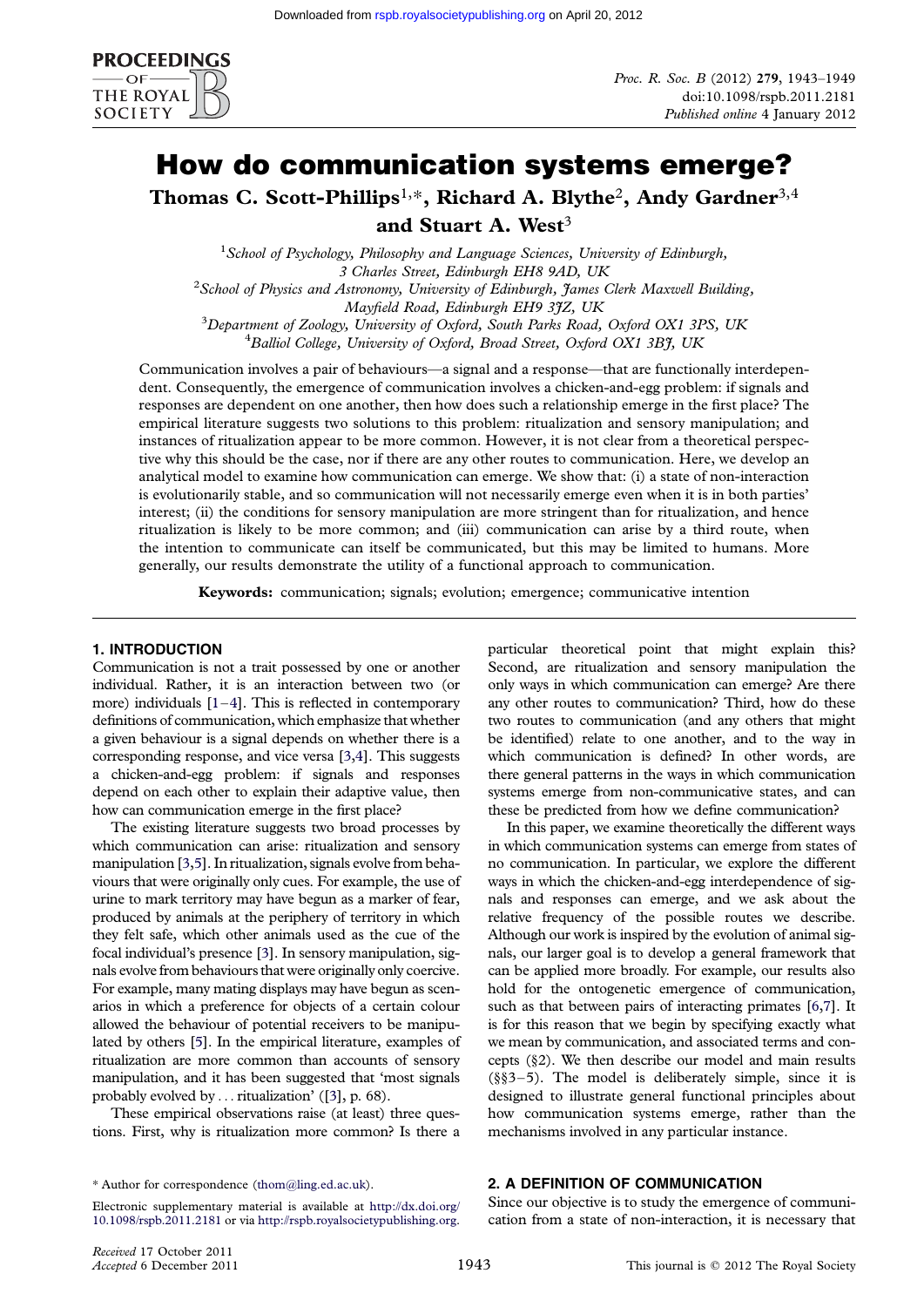Table 1. Definitions of signals, responses, cues and coercion. This table makes clear the relationship that cues and coercion have with communication: communication can be thought of as an interaction that is both a cue and a coercive behaviour. Note also that these are general definitions, defined in terms of functionality, and as such are applicable to any instance of communication, and not only animal signals.

|               | to affect receiver? action? | function of reaction<br>function of action to be affected by the |
|---------------|-----------------------------|------------------------------------------------------------------|
| communication | ves                         | yes                                                              |
| cue           | no                          | yes                                                              |
| coercion      | ves                         | no                                                               |

we are able to identify scenarios that are communicative, and distinguish them from scenarios that are not. We define a signal as any action or structure that causes a reaction in another organism, where it is the function of both action and reaction to play these particular roles in the interaction [[3,4\]](#page-6-0). If these conditions are satisfied, then the action is a signal; the reaction is a response; and the overall interaction is communicative. If only the reaction is functional in this way, then the action is a cue; and if only the action is functional in this way, then it is coercive (table 1). (Note: the term coercive does not imply that the interaction is not beneficial for the reacting organism. It may indeed be beneficial. All that coercion implies is that the reaction did not evolve as part of the interaction.) These definitions capture various *prima facie* instances of communication, and appropriately exclude phenomena that we would not wish to term communicative, such as camouflage [\[3,4](#page-6-0)]. Furthermore, these definitions make clear that signals and their corresponding responses are interdependent: both are required for an interaction to be communicative. In the electronic supplementary material, we discuss how these concerns relate to the role of cooperation in communication, and to other issues in animal signalling theory, in particular the matter of honesty.

#### 3. ANALYTICAL MODEL

#### (a) Basic set-up

Our basic model involves two individuals: an actor and a reactor. At this stage, we do not label the individuals as signaller and receiver, because we want to investigate the conditions under which behaviours do and do not become signals and responses. At the point at which action and reaction satisfy the functional criteria of our definition above, we will label them as signal and response accordingly.

The world can be in one of *n* possible states,  $T = \{t_1, t_2, \ldots, t_n\}$  $t_2, \ldots, t_n$ . The state of the world is known to the actor but not to the reactor. Each state  $t_i$  occurs with a fixed, positive probability,  $\varphi(t_i) > 0$  (so  $\sum_i \varphi(t_i) = 1$ ). Whatever the state of the world, the actor can perform one action from a set,  $A = \{a_0, a_1, \dots\}$ , and the reactor can perform one reaction from a different set,  $R = \{r_0, r_1, \dots\}$ . Note that the sets of possible actions and possible reactions include  $a_0$  and  $r_0$ , respectively: these refer to the actor/ reactor doing nothing, relative to whatever behaviour they were already engaged in. Consider, for example,

of communicative considerations this will be optimized according to factors such as the expected length of pursuit, the need to conserve energy, and so on. However, animals may run faster than this optimal speed, in order to advertise an ability to escape, and hence deter the predator from continuing [\[8](#page-6-0)]. It is these possible deviations from  $a_0$  that comprise the remainder of A, the set of possible actions available to the actor.  $R$ , the set of possible reaction, is characterized in the same way. Then for each pair of states of the world and reactions,

there will be a pair of payoffs, one each for actor and reactor:  $\Pi_{A}(t_i, r_k)$  and  $\Pi_{R}(t_i, r_k)$ . These payoffs are measured relative to the scenario in which there is no interaction between actor and reactor. Consequently the payoffs associated with the reactor doing nothing are fixed at 0:  $\Pi_{A}(t_i, r_0) = \Pi_{R}(t_i, r_0) = 0$ . In addition, there is an efficacy cost associated with all behaviours except those that involve doing nothing, to reflect the energy expenditure in performing the behaviour in question. This cost can be different for different actions and reactions (i.e.  $\forall$  a<sub>i</sub> where  $j \neq 0$ ,  $\exists$  cost  $\varepsilon(a_j) > 0$ ,  $\varepsilon(a_0) = 0$ ; and  $\forall r_k$  where  $k \neq 0, \exists \text{ cost } \varepsilon(r_k) > 0, \, \varepsilon(r_0) = 0).$ 

prey fleeing from a predator. Here, the fleeing is the default, non-signalling behaviour  $(a_0)$ , and in the absence

Following Donaldson et al. [[9](#page-6-0)], we then define the actor's strategy as a matrix of the conditional probabilities that the actor will perform a particular action, given each particular state of the world  $(\mathbf{P} = p(a_j | t_i))$ ;<br> $\sum_{n=1}^{\infty} p(a_i | t_i) = 1 \forall i$ ; Similarly, we define the resetor's  $\sum_i p(a_i | t_i) = 1 \forall i$ . Similarly, we define the reactor's strategy as a matrix of the conditional probabilities that the reactor will perform a particular reaction, given each particular action  $(\mathbf{Q} = q(r_k | a_i); \sum_k q(r_k | a_i) = 1 \forall j$ .

To establish the net payoff to the actor, we first calculate the product of: (i) the probability that the world is in a particular state  $t_i$ ; (ii) the probability that the actor will perform a particular action,  $a_j$ , given that the world is in state  $t_i$ ; (iii) the probability that the reactor will perform a particular reaction,  $r_k$ , given that the actor has performed  $a_j$ ; and (iv) the payoff for the actor associated with the particular combination of state and reaction. We then sum this product over all possible states, actions and reactions, and subtract any efficacy cost associated with the performance of the action. This gives us

$$
w_{A}(P,Q) = \sum_{t \in T} \sum_{a \in A} \sum_{r \in R} \varphi(t) p(a|t) q(r|a) \Pi_{A}(t|r)
$$

$$
- \sum_{a \in A} \varepsilon(a) p(a),
$$

where  $p(a)$  is the weighted sum over T of the conditional probabilities  $p(a|t)$ . Similarly, the net payoff to the reactor is

$$
w_{R}(P,Q) = \sum_{r \in T} \sum_{a \in A} \sum_{r \in R} \varphi(t) p(a|t) q(r|a) \Pi_{R}(t|r)
$$

$$
- \sum_{r \in R} \varepsilon(r) q(r),
$$

where  $q(r)$  is the weighted sum over A of the conditional probabilities  $q(r|a)$ .

Since we wish to understand how communication can emerge from a state of no communication, we must consider strategies that correspond to no interaction between actor and reactor. To do this, we define a null matrix for each, which corresponds to doing nothing regardless of what the other individual does. So  $P_{null}$  is defined by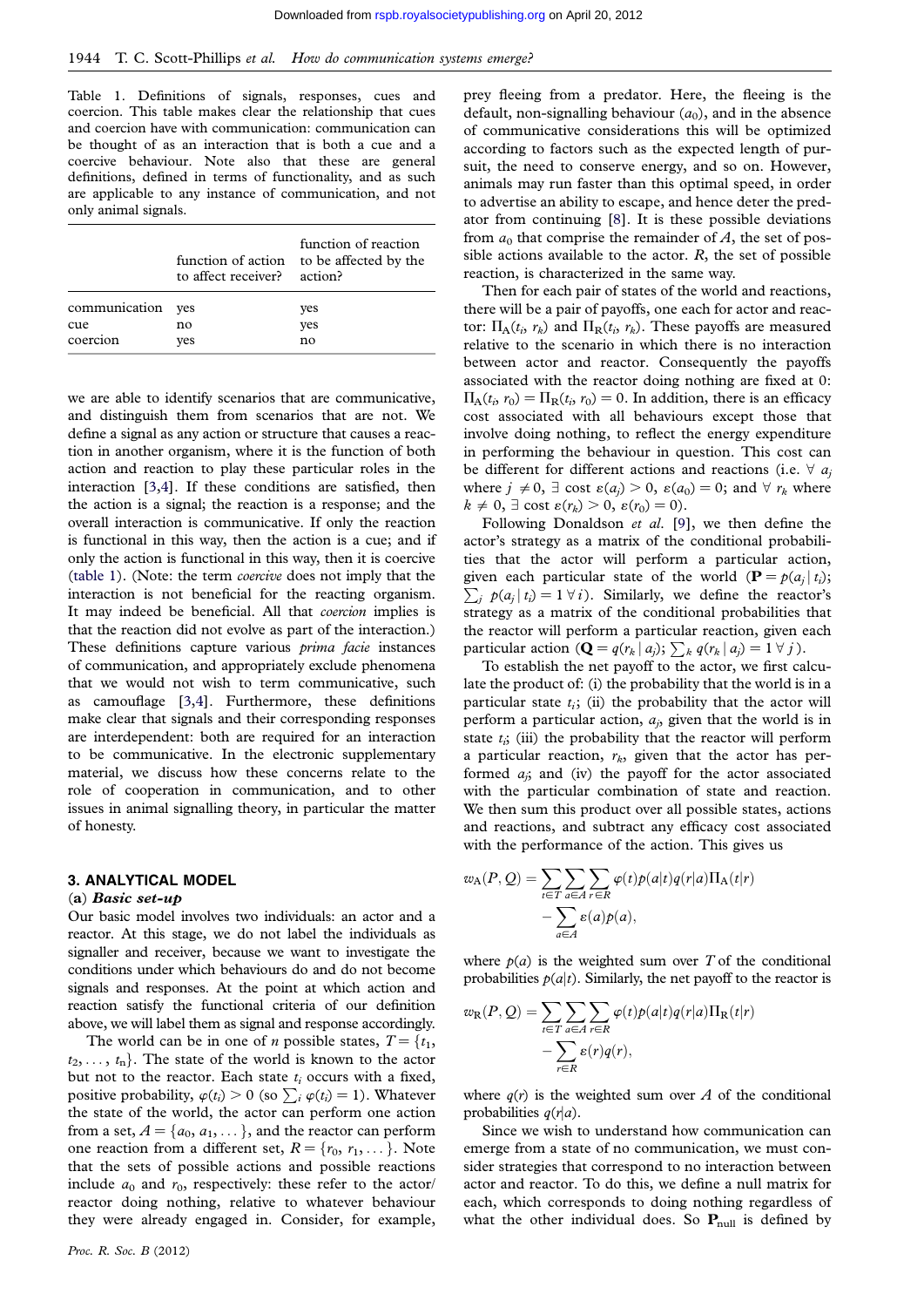the actor performing  $a_0$  with probability 1 for all states of the world (so  $p(a_0|t_i) = 1 \forall I$ , and hence  $p(a_j|t_i) = 0 \forall j \neq 0$ ). Similarly  $\mathbf{Q}_{\text{null}}$  is defined by the reactor performing  $r_0$  with probability 1 for all actions (so  $q(r_0|a_i) = 1 \forall j$ , and hence  $q(r_k|a_i) = 0 \forall k \neq 0$ .

Finally, we also assume that if the actor does nothing, then the reactor's best strategy is to do nothing as well, such that if the actor provides no information about the state of the world, then the reactor's best strategy is to do nothing, rather than to perform a behaviour at random  $(w_{\rm R}({\bf P}_{\rm null},\,{\bf Q}_{\rm null}) \geq w_{\rm R}({\bf P}_{\rm null},\,{\bf Q}')$   $\forall$   ${\bf Q}' \neq {\bf Q}_{\rm null}$ ).

### (b) A state of non-interaction is evolutionarily stable

We can now ask whether (and if so, how) communication might evolve from a wholly non-interactive initial scenario in which there is no interaction (i.e. from the state  $(P_{\text{null}},$  $Q_{\text{null}}$ ). It should be relatively obvious that, starting from a state of no interaction (i.e. where the actor always chooses  $a_0$  and the reactor always chooses  $r_0$ ), any unilateral change in strategy will not increase either individual's payoff. If the actor unilaterally changes strategy from always doing nothing then the only difference to their payoff will be the efficacy cost that is associated with all actions except for  $a_0$ ; there will be no additional benefit because the reactor will always ignore them. Correspondingly, if the reactor unilaterally changes strategy from always ignoring the actor (i.e. from always choosing  $r_0$ ), then their payoff will necessarily be less than zero, since it is an assumption of the model that if the actor does nothing, then the reactor's best strategy is to do nothing as well. In other words, the pair of strategies  $(P_{null},$  $Q_{\text{null}}$ ) is evolutionarily stable. This result is intuitive, and we prove it formally in the electronic supplementary material. Moreover, it has long been known, especially from research on begging, that many communication games have stable non-signalling equilibria [[10](#page-6-0),[11](#page-6-0)]. However, the implications of this for general patterns of how communication systems emerge have not previously been spelt out explicitly.

The immediate corollary is that we cannot simply assume that if communication is beneficial for both parties it will necessarily emerge. Our model shows why such an assumption is naive: communication is an inherently interdependent phenomenon, and this interdependence imposes constraints on the dynamics by which communication can emerge. Specifically: both signals and responses depend on each other for their adaptive value, and this makes the emergence of communication a chicken-andegg problem. The next section considers how this problem can be overcome.

#### 4. RITUALIZATION AND SENSORY MANIPULATION

The empirical literature suggests that communication evolves by one of two processes: ritualization and sensory manipulation [[3,5\]](#page-6-0). As mentioned in §1, a possible example of ritualization is the use of urine and faeces to mark territory [\[12](#page-6-0)]. Here, the territory owner initially relieves himself because of fear, but at the same time he is willing to remain and fight for the territory. Hence, the urine and faeces act as cues to others about the ownership of the territory, which may change their behaviour accordingly. The focal individual may then evolve to urinate (or defecate) in order that others recognize ownership of the territory, whether or not he is scared. So here a cue evolved first, and was then co-opted by the (proto-)signaller, and hence became a signal. An example of sensory manipulation may be the offering of nuptial gifts, from males to females, that occurs in many insect species (see Vahed [\[13\]](#page-6-0) for a review). A specific example is the scorpionfly Bittacus apicalis, where males capture large prey and then offer it to females who feed on it during copulation [[14](#page-6-0)]. The offering of prey is a signal, which may have initially involved the male simply presenting the food to the female, who is willing to mate because she has a pre-existing mechanism that prioritizes the opportunity to feed on large prey. At this point, the presentation of the prey is coercive. If there is later positive selection on the female to accept the prey in exchange for copulation, then it has become a signal [\[3](#page-6-0)]. These two processes are summarized in figures [1](#page-3-0) and [2,](#page-4-0) respectively. We now formally model each, as a way to specify the similarities and differences between them. This will allow us to ask about their relative frequency  $(\S 4c)$ , and also whether there are any other ways in which communication can emerge (§5).

#### (a) Ritualization

We first examine how signals can evolve via ritualization, in which signals evolve from preceding cues ([figure 1](#page-3-0)). To do this, we must first specify how the initial conditions differ from a state of total non-interaction (since, as shown in §3b above, communication is unlikely to emerge from such a state). We hence state that one particular state of the world,  $t<sub>I</sub>$ , has the following properties. First, if a particular action,  $a_{\gamma}$ , is performed when the world is in this state, then there is a positive payoff,  $\alpha$ , for the actor, independent of any effect that action may have as a result of its effect upon the reactor. This is equivalent to the production of urine owing to fear in the example discussed above. Second, we also specify that in the same state of world, there is a particular reaction,  $r<sub>K</sub>$ , that produces a positive payoff for the reactor  $(\prod_{\mathbb{R}}(t_i, r_k) > 0)$ . This is equivalent to rival individuals being able to use the presence of urine as a guide to the ownership of the territory, and hence behave accordingly.

What are the selection consequences of these changes? The actor will evolve to perform  $a<sub>j</sub>$  whenever the world is in state  $t_I$ . The reactor will then, in turn, evolve to perform  $r_K$  whenever the actor performs  $a_{\gamma}$ . Thus, at this point,  $a_{\gamma}$  is a cue: it has an effect upon the reactor, the reactor has evolved a reaction to attend to it, but the actor has not evolved to cause that reaction.

The evolution of the cue may, in turn, have evolutionary consequences for the actor. These may be negative, neutral or positive (i.e.  $\Pi_A(t_I, r_K)$  may be less than, equal to or greater than, 0). If the consequences are negative, and if they outweigh the benefit that the actor receives for performing the behaviour in this state of the world, then there will be selection for the actor not to perform that action any more (i.e. if  $\Pi_A(t_I, r_K) < 0$  and if  $-\Pi_A(t_I, r_K) < \alpha$ ). If the consequences are neutral, or if they are negative but are outweighed by the benefit that the actor receives for performing the behaviour in this state of the world, then there will be no selection on the actor (i.e. if  $\Pi_A(t_I, r_K) = 0$  or if  $\Pi_A(t_I, r_K) < 0$  but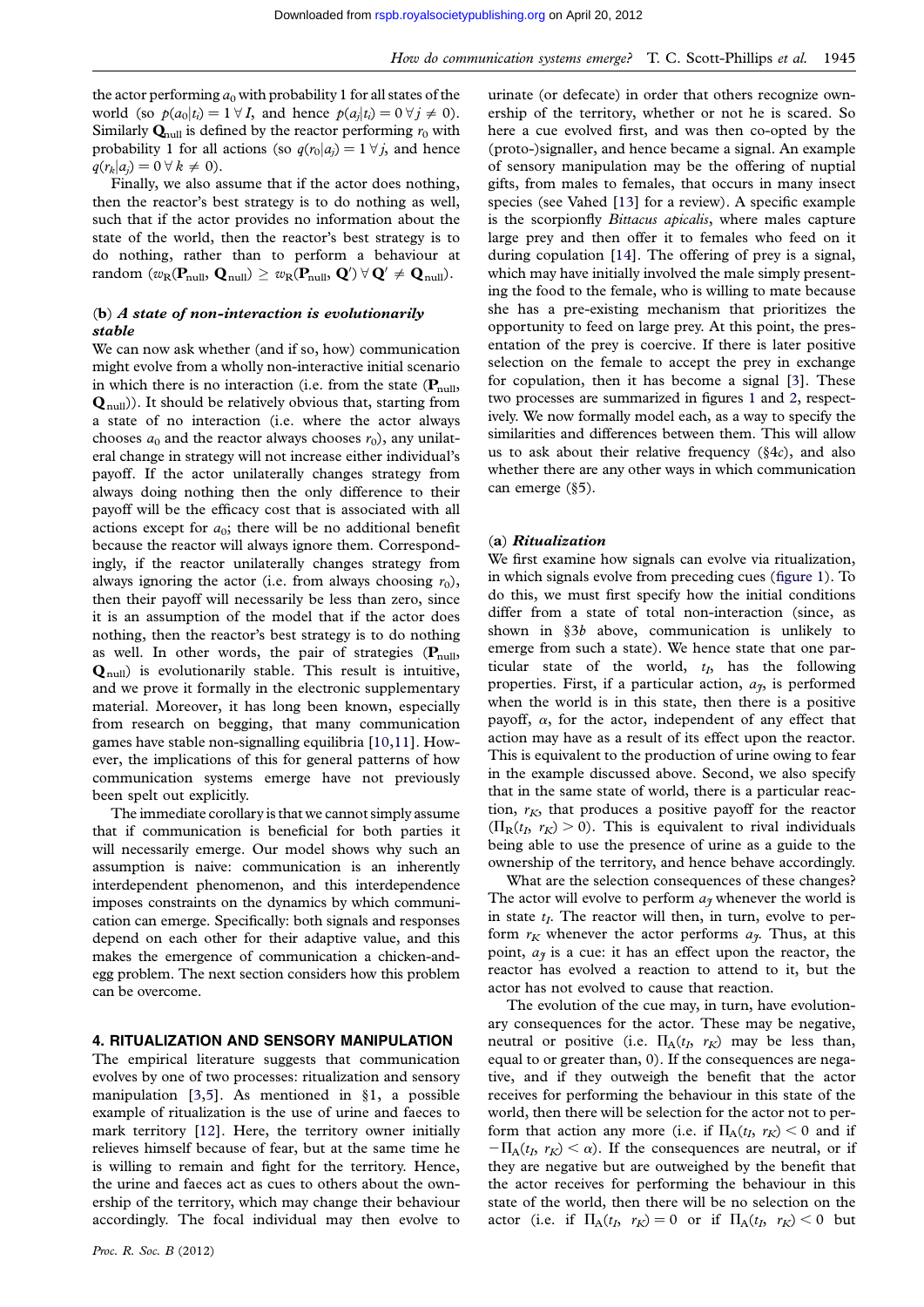<span id="page-3-0"></span>



Figure 1. Ritualization. Ritualization involves two stages. First, a cue emerges. Then, that cue may become a signal, and the interaction may become communicative, if the cueing individual (the actor) gains from their production of the cue. In contrast, if the production of the cue is costly for the actor, then the system will collapse. If it is neutral, then the system will remain stable, but we cannot label it communicative.

 $-\Pi_A(t_I, r_K) > \alpha$ ). If the consequences are positive, then the actor's behaviour will be maintained under positive selection (i.e. if  $\Pi_A(t_I, r_K) > 0$ ).

Only the last of these scenarios is communicative: it is only here that the action's effects upon the reactor explain (in part) its continued existence (recall from §2a that this is a necessary criterion for something to be the function of behaviour). We can now term the action a signal, and the reaction a response. Moreover, this state has emerged via a process of ritualization: a cue has become a signal. In the other two scenarios, the action has either been selected against, or it has been maintained, but not because of its effects upon the reactor. Hence, neither scenario is communicative.

#### (b) Sensory manipulation

We now examine how signals can evolve via sensory manipulation, in which signals evolve from preceding coercive behaviours [\(figure 2](#page-4-0)). As with ritualization, we must first specify how the initial conditions differ from a state of non-interaction. We first specify that there is a particular action,  $a_{\gamma}$ , that (because of some pre-existing mechanism) produces the reaction  $r_K$  ( $q(r_K|a_7) = 1$ ). Translated into the scorpionfly example, the action is the presentation of prey by the male, and the reaction is the female feeding on it. Second, we specify that for one particular state of the world,  $t_I$ , there is a positive payoff to the actor if the reactor performs  $r_K$  ( $\Pi_A(t_I, r_K) > 0$ ). Again translated into the scorpionfly example, this is equivalent to the male being able to mate if the female is feeding.

What are the selection consequences of these changes? First, the actor will evolve to perform  $a_{\gamma}$  whenever the world is in state  $t_I$ , since that will produce reaction  $r_K$ , which has a positive payoff for the actor. Thus at this point,  $a<sub>K</sub>$  is coercive: it has an effect upon the reactor,

this effect is the function of the action, but the reaction is not functional.

This development will, in turn, have selection consequences for the reactor. These may be negative, neutral or positive (that is,  $\Pi_R(t_I, r_K)$  may be less than, equal to or greater than 0). If the net consequences are negative, then there will be selection for the reactor not to perform that action any more (i.e. if  $\Pi_R(t_I, r_K) < 0$ ), and the system will collapse. If the consequences are neutral, then there will be no selection on the reactor (i.e. if  $\Pi_R(t_l, r_K) = 0$ . An example that illustrates the difference between these would be mimicry, in which the actor mimics, say, a female in order to attract prey. This is an act of coercion, and it is costly for the reactor. If it is sufficiently common to outweigh the benefits of being attracted to females, then the net consequences are negative, and the prey will evolve a defence mechanism of some sort. If, on the other hand, these costs are balanced by the mating opportunities that follow from being attracted to females, then the net consequences are neutral.

If the net consequences are positive, then the reactor's behaviour will be maintained under positive selection (i.e. if  $\Pi_R(t_I, r_K) > 0$ ). As before, it is only this final scenario that is communicative: it is only here that the action's effects upon the reactor explain (in part) its continued existence, and so it is only here that we can term the reaction a response. This state has emerged via a process of sensory manipulation: a previously coercive behaviour has become a signal. In the other two scenarios, the action has either been selected against, and hence the interaction collapses; or the action has been maintained, but not because of its effects upon the reactor. Hence, neither is communicative.

It is clear from these models that ritualization and sensory manipulation are closely related. However, our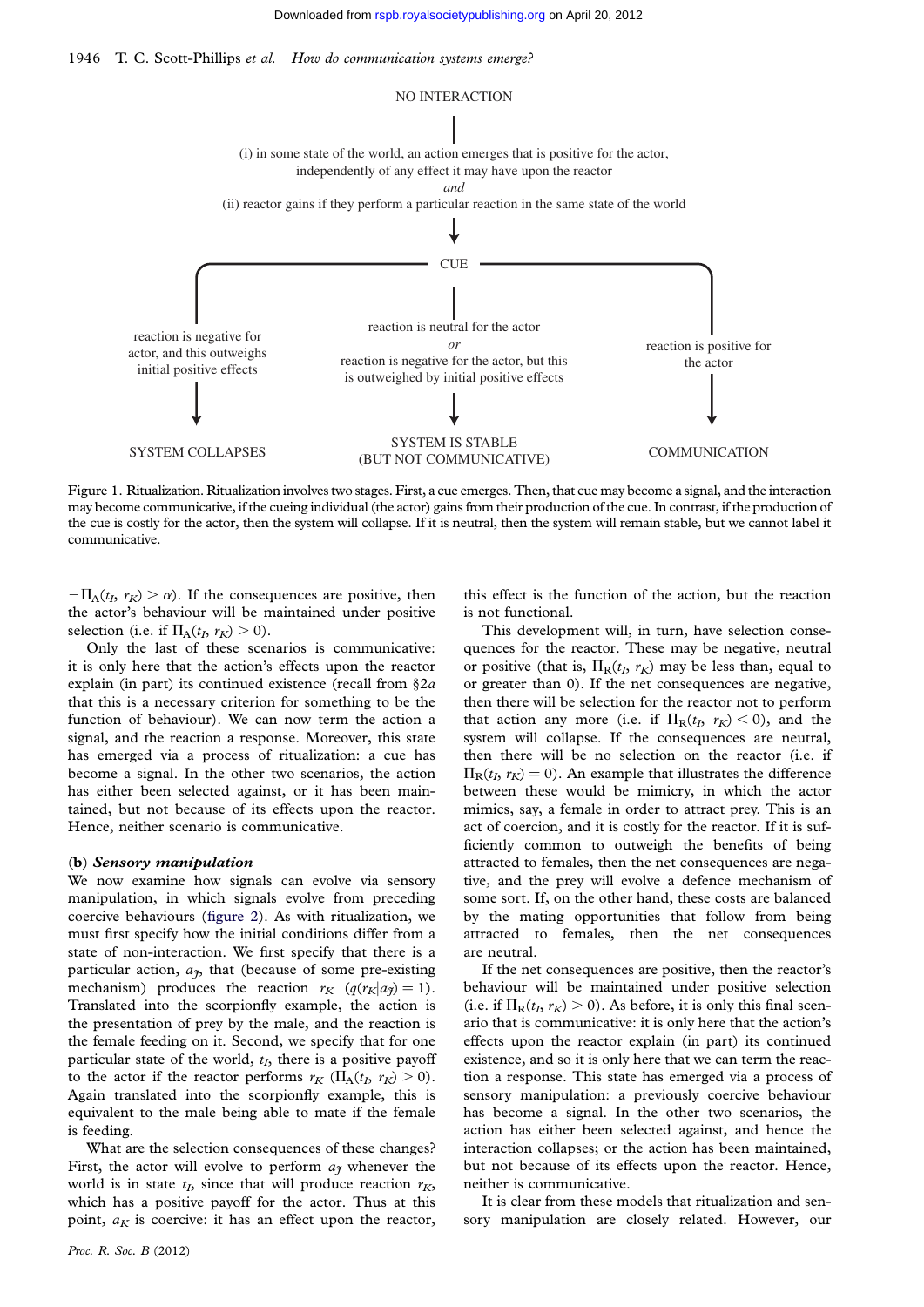<span id="page-4-0"></span>

Figure 2. Sensory manipulation. As with ritualization, sensory manipulation involves two stages. First, a coercive behaviour emerges. Then, that behaviour may become a signal, and the interaction may become communicative, if the coerced individual (the reactor) gains from being coerced. In contrast, if being coerced is costly, then the system will collapse. If being coerced is neutral, then the system will remain stable, but we cannot label it communicative.

accounts also make it clear that they are not exact mirror images of one another. There are also several small differences, caused by the fact that communication is a dynamic rather than a static game (i.e. one player, the signaller, necessarily acts before the other; in a static game, such as the Prisoner's Dilemma, both players act at the same time). These differences turn out to be important when we ask if one or the other process is likely to be more common in nature.

### (c) Ritualization is likely to be more common than sensory manipulation

We now compare the exact conditions required for these two processes to occur. For ritualization, the initial conditions required for a cue to emerge are that in some particular state of the world, there is an action for which the actor gains some benefit, independently of any effect it might have upon the reactor; and that there is a reaction for which the reactor gains some benefit. Expressed formally, these conditions are

$$
\Pi_{\mathcal{A}}(t_{I},r_{0})>0\tag{4.1}
$$

and

$$
\Pi_{\mathcal{R}}(t_I, r_K) > 0. \tag{4.2}
$$

Then, for the cue to become a signal (and the cued behaviour to become a response), we require that the payoff owing to the actor when the reaction is performed is positive:

$$
\Pi_{\mathcal{A}}(t_I, r_K) > 0. \tag{4.3}
$$

For sensory manipulation, the initial conditions for coercion to emerge are that there is a particular reaction that, because of some pre-existing mechanism, produces a

particular reaction; and that in some particular state of the world, there is a positive payoff to the actor if the reactor performs that same reaction. Expressed formally:

$$
q(r_K|a_{\tilde{J}}) = 1 \tag{4.4}
$$

and

$$
\Pi_{\mathcal{A}}(t_I, r_K) > 0. \tag{4.5}
$$

Then, for the coerced behaviour to become a response (and the coercive behaviour to become a signal), we require that the payoff owing to the reactor when they are coerced is positive:

$$
\Pi_{\mathcal{R}}(t_I, r_{\mathcal{K}}) > 0. \tag{4.6}
$$

Note that  $(4.2)$  is the same as  $(4.6)$ , and that  $(4.3)$  is the same as (4.5). In other words, both processes require that both participants benefit (this follows from the way in which communication is defined; see §2). The difference lies in which of these conditions is necessary for the first stage, in which cueing or coercion emerges; and which is necessary for the second stage, in which the cue/coercion becomes a signal. Each process also has an additional condition that is necessary to trigger the first stage. However, in the case of ritualization, the additional condition,  $(4.1)$ , is already entailed by  $(4.3)$ , so all that is required are conditions (4.2) and (4.3). However, for sensory manipulation, the additional condition, (4.4), really is an additional condition.

In other words, in ritualization, the condition necessary for a cue to become a signal is already partially satisfied by the condition necessary for a cue to emerge in the first place. This is not, however, true of coercion: condition (4.4) has no bearing on condition (4.6). So with ritualization, the (proto-)signal is likely to be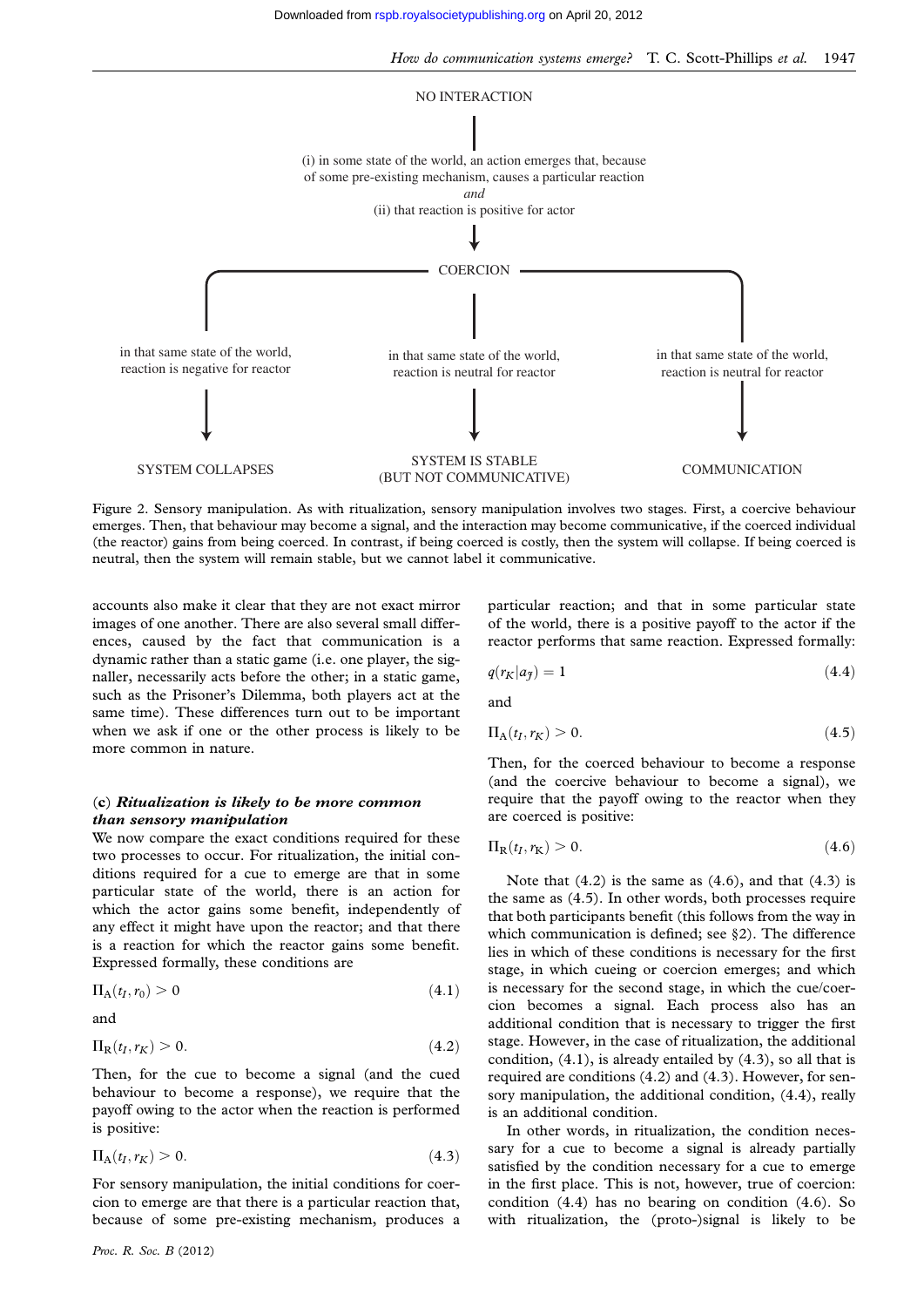'honest' by virtue of the way in which it emerges: if it did not accurately reflect some aspect of the world that is pertinent to the reactor (e.g. from the example used above, urine reveals the presence of an animal), then the reactor would not have evolved to attend to it in the first place. However, there is no similar requirement for sensory manipulation. Here, actors evolve to manipulate reactors, but this manipulation may not be honest—and if it is not, then reactors will evolve to ignore actors, and the system will collapse. This difference between the two processes may explain why, in the empirical literature, ritualization is observed to be more common than sensory manipulation.

The point is not that cues will always become signals. For example, if the urine revealed the location of the animal to potential predators, then once it became a cue the animal would be under a selection pressure not to urinate so conspicuously. The point is instead that the likelihood that cues will become signals is greater than the likelihood that coerced behaviours become responses. This is because in ritualization the actor already receives some benefit from the action, independent of the effects the action has on the reactor—but with sensory manipulation there is no equivalent foundation: the reactor does not receive any prior benefit.

### 5. IS THERE A THIRD ROUTE TO COMMUNICATION?

Thus far, we have discussed only two possible answers to the question 'how do communication systems emerge?'. In this section, we ask whether these two answers are exhaustive, or whether there is an additional, third route to communication. In particular, we ask whether it is possible to go from a state of non-communication to a state of communication without first passing through either a state of cueing or a state of coercion.

Since signal and response are interdependent, this direct emergence would require that signal and response come into existence simultaneously. With natural selection this is possible but unlikely, since it requires simultaneous, complementary mutations in actor and reactor. However, we can imagine how it might occur in other domains. Specifically: if the mechanisms that determine behaviour are such that changes in the actor's mechanism trigger immediate and complementary changes in the reactor's mechanism, it would be possible for communication to emerge directly from non-communication: chicken and egg at the same time. More precisely, reactors must have mechanisms that allow them to recognize that a novel behaviour is designed to be a signal; and signallers must have mechanisms that allow them to create signals that have the features that allow receivers to recognize them as such (figure 3).

This is quite a specific requirement, but humans possess such a mechanism, in their capacity to attribute intentions to others' behaviour [\[15\]](#page-6-0). In short, humans are able to make it manifest to their audience that they wish to communicate with them [[16](#page-6-0)–[18](#page-6-0)]. For example, if I wish to request more wine, I can do this simply by tilting my empty glass towards my host in a particular way. Not only does this inform my host that I wish for more wine, it also informs her that it is my intention to inform her that I wish for more wine. As such, the behaviour is a signal (about both my desire for wine, and about



Figure 3. The direct route to communication. It is possible for communication to emerge directly from a state of no interaction, without going via cues or coercion, but only if the individuals involved possess mechanisms that allow them to recognize the functionality of each other's behaviour. In short, (proto-)signallers must communicate that they have an intention to communicate. This ability may be limited to humans.

my intention to communicate the same), yet, crucially, there is no preceding cue or coercive behaviour here. Instead, communication emerges directly and immediately. This is, then, a direct route to communication, different to both ritualization and sensory manipulation.

The same point is illustrated by recent empirical work in which pairs of interacting human participants play simple computer games that involve coordinating their behaviour with one another, and doing so successfully requires that they find a way to reveal when their behaviour is intended to be communicative [\[19,20\]](#page-6-0). These challenges prove difficult, but participants are able to overcome them, and in doing so they demonstrate that humans are able to establish a communication system directly, without going via cues and coercive behaviours [\[19\]](#page-6-0). It is possible that other species, in particular some non-human primates, possess the cognitive mechanisms that allow this third route to emerge, but there is currently no demonstration of this. Indeed, whether this is the case is a key empirical question.

Another way to interpret this claim is to ask how it relates to the result derived in §3b: that a state of noninteraction is evolutionarily stable. That result showed that communication cannot emerge if changes in strategy must be unilateral. However, if both participants are able to change their behaviour simultaneously, and in complementary ways, then a state of not communicating is no longer stable, and communication can emerge directly. Such simultaneous changes are likely to be rare in natural selection, but in other domains they are possible. In particular, this is what happens with human dyads, because as signallers humans are able to construct their behaviour such that it reveals the intentions behind it, and as receivers they are able to recognize those same intentions.

#### 6. DISCUSSION

Our model illustrates three main points with respect to the emergence of communication. First, a state of noninteraction is evolutionarily stable—and so we cannot simply assume that communication will evolve, even if it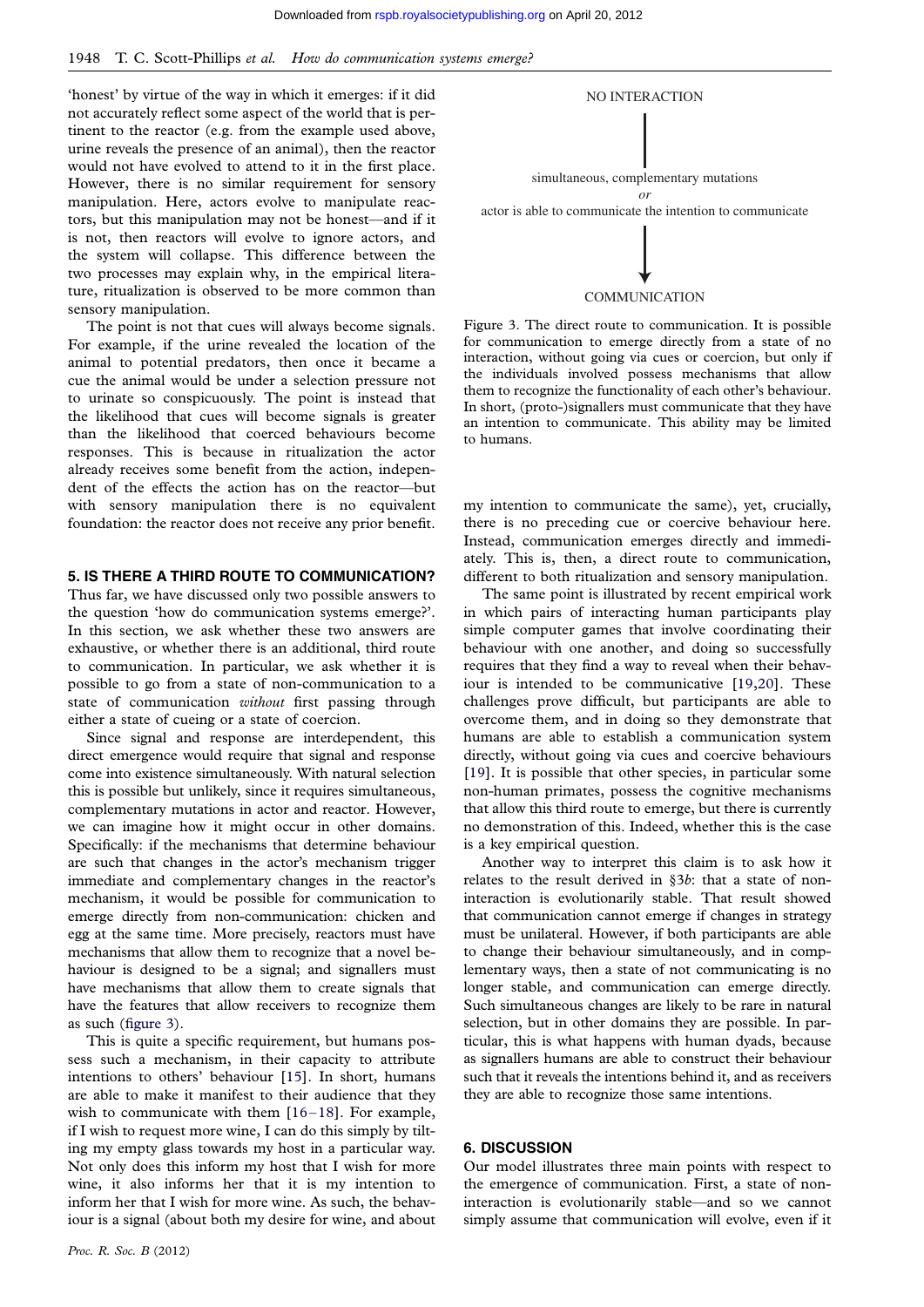<span id="page-6-0"></span>would be in both parties' interests. Second, of the two ways in which animal signals are known to evolve, ritualization (cue first) is likely to be the more common, because the prerequisites for it to occur are less restrictive than they are for sensory manipulation (coercion first). This is because cues are already 'honest', in that they reliably reflect some aspect of the world; but coercive behaviours are not. Third, humans (and perhaps only humans) are able to develop communication systems in a more direct way, by virtue of their ability to make their communicative intentions manifest to others.

Our results also demonstrate the utility of a functional approach to communication. There is currently an ongoing interdisciplinary discussion about how best to conceptualize communication, and about how we might develop a consilient account of communication [21]. Some participants in this discussion have promoted information-theoretic approaches [22]. Others have argued that functionality and influence provide the foundations of communication [4,23]. It may turn out that functional perspectives and information-centric perspectives are compatible with one another [24]—but at the same time, our results demonstrate that a functional approach yields real insights into several aspects of how communication systems emerge. It is not clear if the same insights can be derived from other perspectives.

Nothing in our framework is specific to the process of natural selection, and our results hence apply more widely. For example, the framework could also be used to describe ontogenetic ritualization, in which pairs of interacting primates develop communicative conventions that are unique to that dyad [6,7]. Indeed, it is only because of the general nature of our terms and definitions that we have been able to compare the emergence of communication in human dyads with the evolution of animal signals, and hence make the claim (in §5) that the human ability to reveal and detect communicative intentions provides a third route to communication.

Finally, we wish to reiterate the point with which we began: that communication is not a trait possessed by an individual, but rather the consequence of a certain type of interaction; specifically, one that has interdependent functionality. It is only because we adopted and built upon a definition of communication that captured this fact that we have been able to derive the results that we have. We believe this approach captures the essence of communication, and is hence both fruitful and accurate.

T.C.S.-P. acknowledges financial support from the Leverhulme Trust; R.A.B. from Research Councils UK; A.G. from Balliol College and the Royal Society; and S.A.W. from the European Research Council.

## **REFERENCES**

- 1 Krebs, J. R. & Dawkins, R. 1984 Animal signals: mindreading and manipulation. In Behavioural ecology: an evolutionary approach (eds J. R. Krebs & N. B. Davies), pp. 380–402, 2nd edn. Oxford, UK: Blackwell.
- 2 di Paolo, E. A. 1997 An investigation into the evolution of communication. Adapt. Behav. 6, 285-324. ([doi:10.](http://dx.doi.org/10.1177/105971239700600204) [1177/105971239700600204](http://dx.doi.org/10.1177/105971239700600204))
- 3 Maynard Smith, J. & Harper, D. G. C. 2003 Animal signals. Oxford, UK: Oxford University Press.
- 4 Scott-Phillips, T. C. 2008 Defining biological communication. *J. Evol. Biol.* 21, 387-395. ([doi:10.1111/j.14](http://dx.doi.org/10.1111/j.1420-9101.2007.01497.x) [20-9101.2007.01497.x\)](http://dx.doi.org/10.1111/j.1420-9101.2007.01497.x)
- 5 Bradbury, J. W. & Vehrencamp, S. L. 2011 Principles of animal communication. Sunderland, MA: Sinauer Associates.
- 6 Tomasello, M. & Call, J. 1997 Primate cognition. Oxford, UK: Oxford University Press.
- 7 Tomasello, M. & Zuberbühler, K. 2002 Primate vocal and gestural communication. In The cognitive animal (eds M. Bekoff, C. Allen & M. Burghardt), pp. 293–299. Cambridge, MA: MIT Press.
- 8 Lotem, A., Wagner, R. H. & Balshine-Earn, S. 1999 The overlooked signalling component of nonsignaling behavior. Behav. Ecol. 10, 209–212. ([doi:10.1093/](http://dx.doi.org/10.1093/beheco/10.2.209) [beheco/10.2.209\)](http://dx.doi.org/10.1093/beheco/10.2.209)
- 9 Donaldson, M. C., Lachmann, M. & Bergstrom, C. T. 2007 The evolution of functionally referential meaning in a structured world.  $\tilde{t}$ . Theor. Biol. 246, 225–233. ([doi:10.1016/j.jtbi.2006.12.031](http://dx.doi.org/10.1016/j.jtbi.2006.12.031))
- 10 Godfray, H. C. J. 1991 Signalling of need by offspring to their parents. Nature 352, 328–330. ([doi:10.1038/](http://dx.doi.org/10.1038/352328a0) [352328a0\)](http://dx.doi.org/10.1038/352328a0)
- 11 Godfray, H. C. J. & Johnstone, R. A. 2000 Begging and bleating: the evolution of parent–offspring signalling. Phil. Trans. R. Soc. Lond. B 355, 1581–1591. ([doi:10.](http://dx.doi.org/10.1098/rstb.2000.0719) [1098/rstb.2000.0719](http://dx.doi.org/10.1098/rstb.2000.0719))
- 12 Lorenz, K. 1970 Studies in animal and human behaviour, vol. 1. London, UK: Methuen.
- 13 Vahed, K. 1998 The function of nuptial feeding in insects—review of empirical studies. Biol. Rev. 73, 43–78. [\(doi:10.1017/S0006323197005112\)](http://dx.doi.org/10.1017/S0006323197005112)
- 14 Thornhill, R. 1976 Sexual selection and nuptial feeding in Bittacus apicalis (Insecta: Mecoptera). Am. Nat. 110, 529–548. [\(doi:10.1086/283089\)](http://dx.doi.org/10.1086/283089)
- 15 Csibra, G. & Gergely, G. 2007 'Obsessed with goals': functions and mechanisms of teleological interpretation of actions in humans. Acta Psychol. 124, 60–78. [\(doi:10.1016/j.actpsy.2006.09.007](http://dx.doi.org/10.1016/j.actpsy.2006.09.007))
- 16 Grice, H. P. 1975 Logic and conversation. In Syntax and semantics III: Speech acts (eds P. Cole & J. Morgan), pp. 41–58. New York, NY: Academic Press.
- 17 Sperber, D. 2000 Metarepresentations in an evolutionary perspective. In Metarepresentations: an interdisciplinary perspective (ed. D. Sperber), pp. 117–137. Oxford, UK: Oxford University Press.
- 18 Tomasello, M. 2008 Origins of human communication. Cambridge, MA: MIT Press.
- 19 Scott-Phillips, T. C., Kirby, S. & Ritchie, G. R. S. 2009 Signalling signalhood and the emergence of communication. Cognition 113, 226–233. [\(doi:10.1016/j.cognition.](http://dx.doi.org/10.1016/j.cognition.2009.08.009) [2009.08.009\)](http://dx.doi.org/10.1016/j.cognition.2009.08.009)
- 20 de Ruiter, J. P., Noordzij, M. L., Newman-Norland, S., Newman-Norland, R., Hagoort, P., Levinson, S. C. & Toni, I. 2010 Exploring the cognitive infrastruture of communication. Interact. Stud. 11, 51-77. ([doi:10.](http://dx.doi.org/10.1075/is.11.1.05rui) [1075/is.11.1.05rui](http://dx.doi.org/10.1075/is.11.1.05rui))
- 21 Stegmann, U. E. (ed.) Forthcoming. Animal communication theory: information and influence. Cambridge, UK: Cambridge University Press.
- 22 Seyfarth, R. M., Cheney, D. L., Bergman, T., Fischer, J., Zuberbühler, K. & Hammerschmidt, K. 2010 The central importance of information in studies of animal communication. Anim. Behav. 80, 3–8. ([doi:10.1016/j.](http://dx.doi.org/10.1016/j.anbehav.2010.04.012) [anbehav.2010.04.012](http://dx.doi.org/10.1016/j.anbehav.2010.04.012))
- 23 Rendall, D., Owren, M. J. & Ryan, M. J. 2009 What do animal signals mean? Anim. Behav. 78, 233–240. [\(doi:10.1016/j.anbehav.2009.06.007\)](http://dx.doi.org/10.1016/j.anbehav.2009.06.007)
- 24 Carazo, P. & Font, E. 2010 Putting information back into biological communication. *J. Evol. Biol.* 23, 661-669. [\(doi:10.1111/j.1420-9101.2010.01944.x](http://dx.doi.org/10.1111/j.1420-9101.2010.01944.x))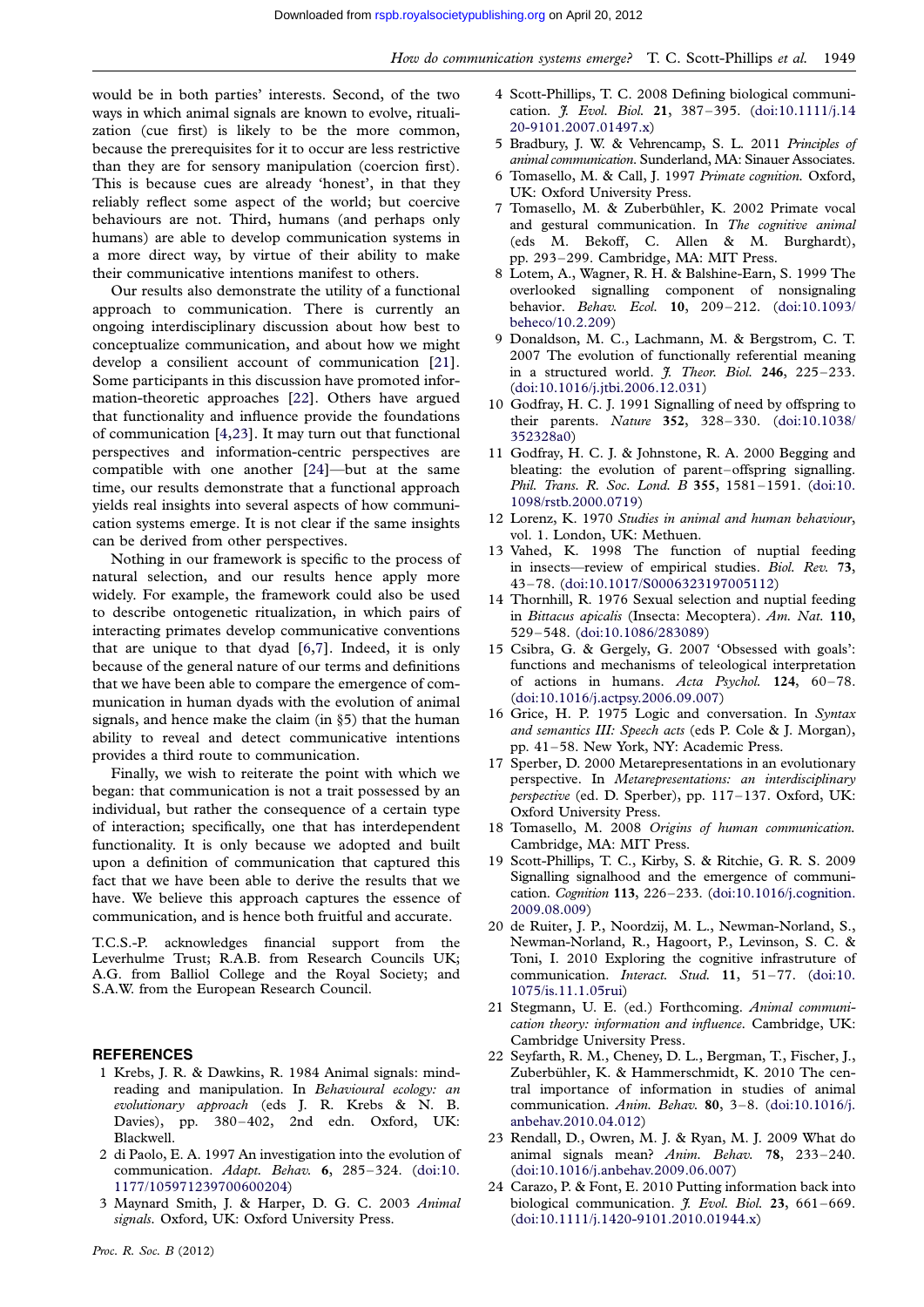# **Supplementary information:** *The nature of communication*.

Because it emphasises interdependence, our definition of communication (stated in the main paper) may appear to suggest that communication is an inherently cooperative act. Yet many instances of communication are antagonistic: two dogs that bare their teeth in an aggressive contest over, say, food, are communicating with one another about their relative fighting abilities, but are otherwise engaged in a hostile interaction. This apparent problem makes clear the need to distinguish between different types of cooperation involved in communication. Here, we adopt a three-way distinction [26; see table S1]. This will also allow us to specify the goals of our study more precisely.

[table S1 about here]

First, signals and responses must be calibrated to one another: signaller and receiver must agree upon what a signal 'means'. (For example, in human language, speaker and listener must agree that "dog" refers to canine animals, and not to feline animals; otherwise meaningful communication cannot even take place.) We call this *communicative cooperation*. This type of cooperation is necessary for communication to take place in the first place; without it, the interaction is not communicative.

Second, signals may or may not be honest; they may or may not reliably correlate with some feature of the world. We call this *informative cooperation*. If signals are not informatively cooperative, then the system is likely to collapse. How this outcome is avoided, and hence how communication systems can remain evolutionarily stable, is the defining problem of animal signalling theory [3, 27-29]. Note that informative and communicative cooperation are dependent on one another. A system that is communicatively uncooperative cannot be honest (or even dishonest), since the signals do not yet mean anything. Similarly, a system that is informatively uncooperative will soon collapse, and hence there will be no communication to be cooperative about. Consequently, both informative and communicative cooperation are necessary for communication to be evolutionarily stable.

Finally, communication may occur in cooperative or competitive contexts (e.g. building a nest together vs. fighting over territory). We call this *material cooperation*. Material cooperation is not necessary for communication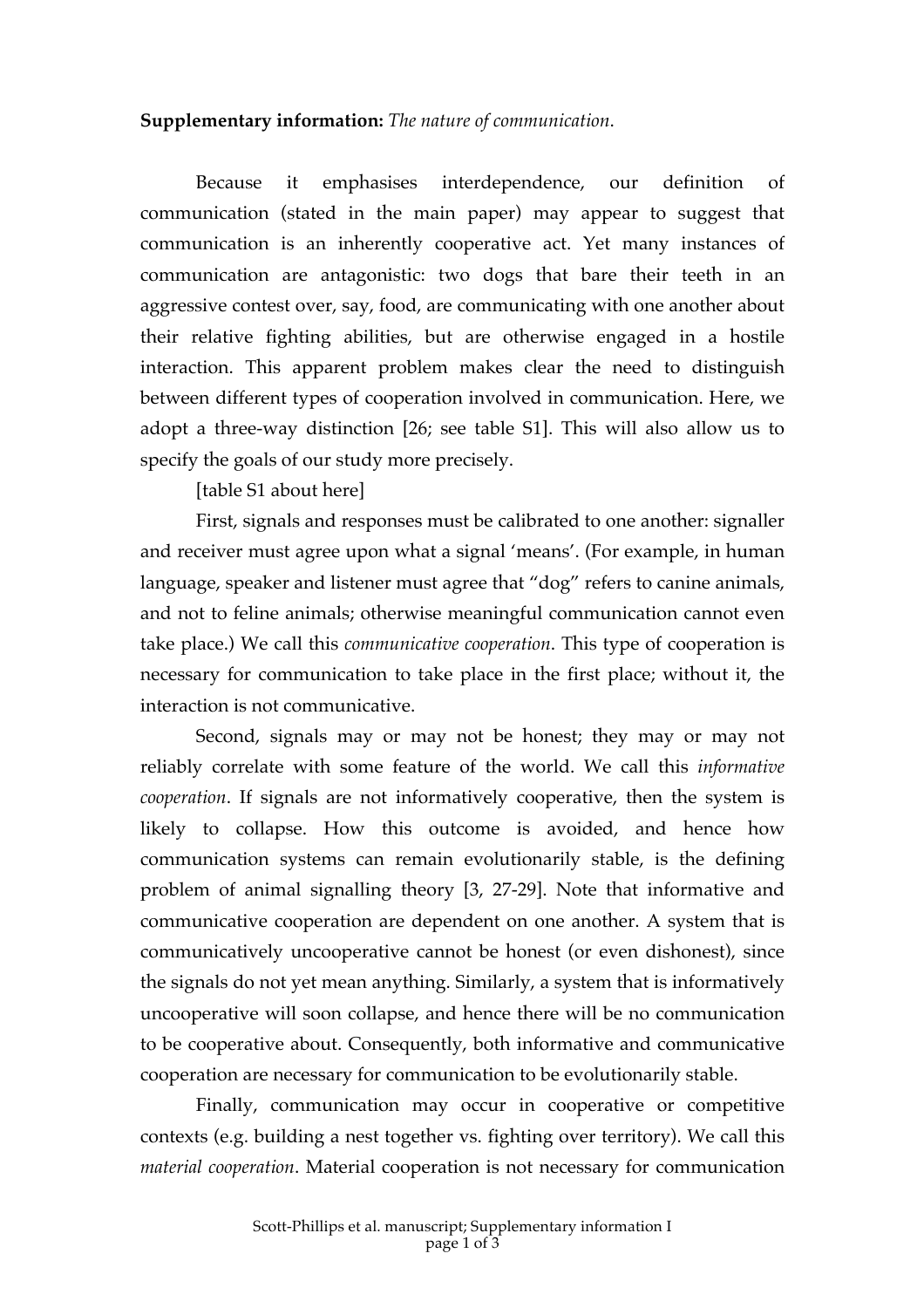to exist, nor for it to be stable. Communication can be materially uncooperative, while at the same time being communicatively and informatively cooperative, for example between teeth-baring dogs.

These distinctions allow us to state the goals of the present study more specifically: we are investigating the *origins of communicative cooperation*. There are many models and empirical studies of informative cooperation [see 3, 29 for reviews]. There are also many models, both mathematical and computational, that investigate how pre-existing signal forms become attached to particular meanings; that is, how a communication system might move from a state of communicative non-cooperation to a state of communicative cooperation [e.g. 30-33]. Still other theoretical work has shown that the evolution of communication may depend upon what behavioural strategy is pursued by the participants prior to communication [34]. However previous research has not systematically investigated the *origins* of communicative cooperation i.e. how the necessary interdependence between signals and responses might emerge in the first place.

| type of<br>cooperation | gloss                                      | necessary for<br>communication<br>to be stable? |
|------------------------|--------------------------------------------|-------------------------------------------------|
| communicative          | Are signals and responses calibrated to    | <b>Yes</b>                                      |
|                        | one another? (Do signaller and receiver    |                                                 |
|                        | agree on what a signal 'means'?)           |                                                 |
| informative            | Are signals honest? (Do they reliably      | Yes                                             |
|                        | correlate with some feature of the world?) |                                                 |
| material               | Is communication used in cooperative or    |                                                 |
|                        | competitive contexts (e.g. building a nest | N <sub>0</sub>                                  |
|                        | together vs. fighting over territory)?     |                                                 |

# **Table S1**: *The different types of cooperation involved in communication*.

Because our framework emphasises the interdependence of signals and responses, it stresses the inherently cooperative nature of communication. Yet many communicative scenarios are antagonistic – and so it is important to distinguish between three different types of cooperation that are involved in communication. Only the first two in this table (communicative and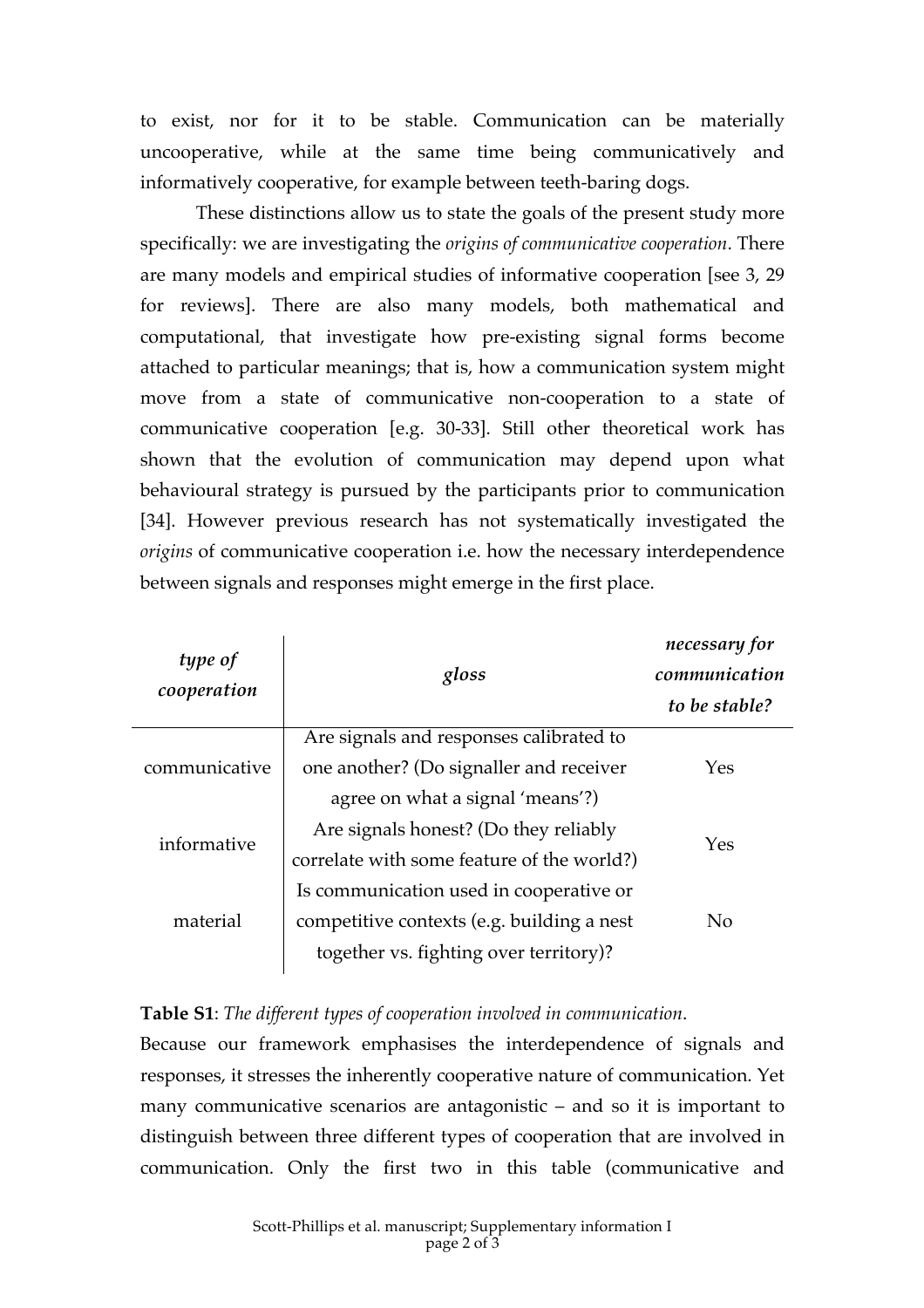informative cooperation) are necessary for evolutionary stability. For further discussion see [26].

# **References**

- 3. Maynard Smith, J., & Harper, D. G. C. (2003). *Animal Signals*. Oxford: Oxford University Press.
- 26. Scott-Phillips, T. C. (2010). Animal communication: Insights from linguistic pragmatics. *Animal Behaviour, 79*(1), e1-e4.
- 27. Grafen, A. (1990). Biological signals as handicaps. *Journal of theoretical biology, 144*, 517-546.
- 28. Grafen, A. (1990). Sexual selection unhandicapped by the Fisher process. *Journal of Theoretical Biology, 144*, 473-516.
- 29. Searcy, W. A., & Nowicki, S. (2007). *The Evolution of Animal Communication*. Princeton, NJ: Princeton University Press.
- 30. Hurford, J. R. (1989). Biological evolution of the Saussurean sign as a component of the language acquisition device. *Lingua, 77*, 187-222.
- 31. Nowak, M. A., & Krakauer, D. C. (1999). The evolution of language. *Proceedings of the National Academy of Sciences, 96*, 8028-8033.
- 32. Nowak, M. A., Plotkin, J. B., & Jansen, V. A. (2000). The evolution of syntactic communication. *Nature, 404*, 495-498.
- 33. Skyrms, B. (2010). *Signals*. Oxford: Oxford University Press.
- 34. Bradbury, J. W., & Vehrencamp, S. L. (2000). Economic models of animal communication. *Animal Behaviour*, *59*, 259-268.